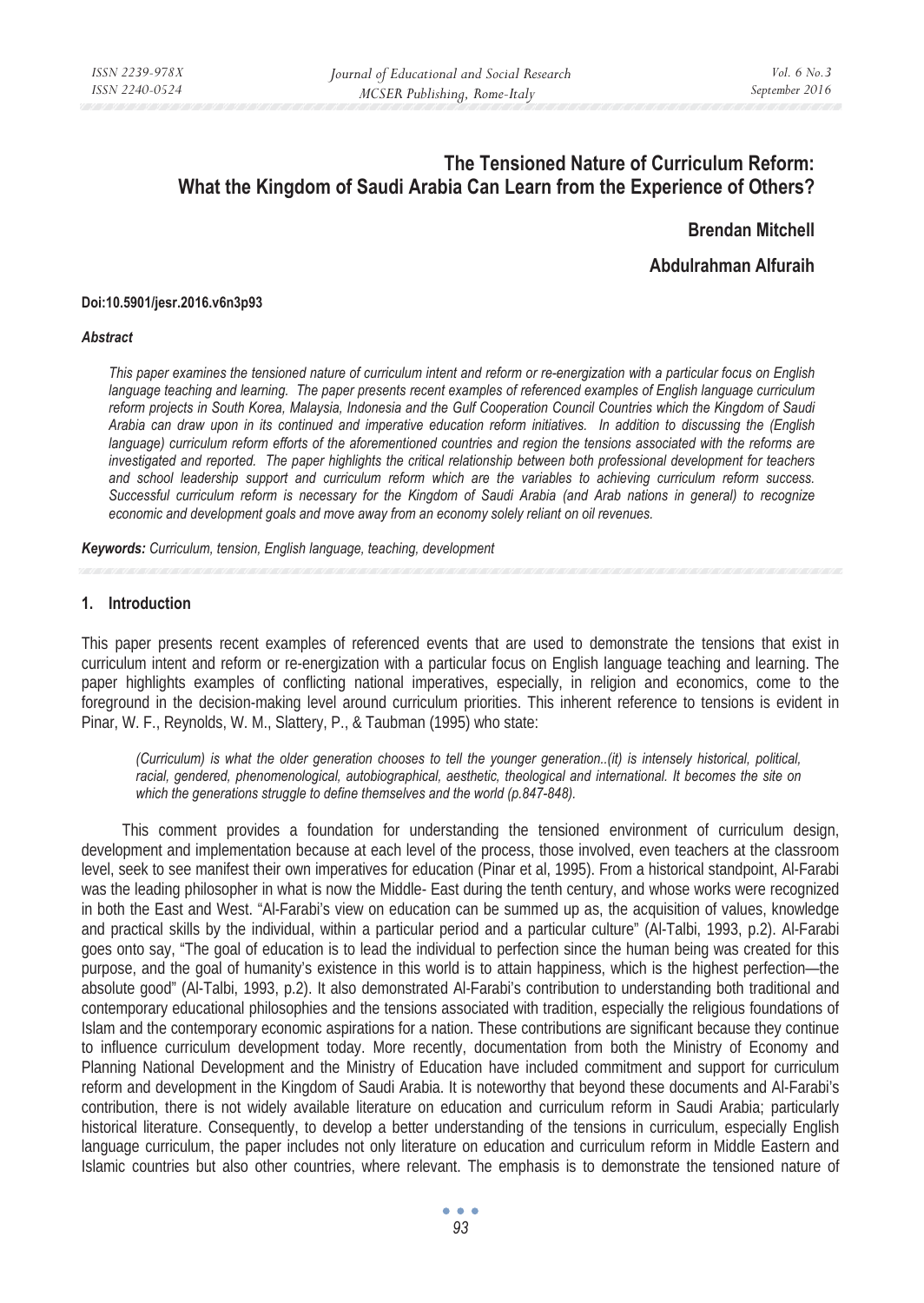curriculum.

The paper provides a brief but original contribution to current curriculum reform efforts in the Kingdom of Saudi Arabia which is an area lacking in current published research. It is foundation paper. As curriculum and associated reform activities progress the paper will provide a reference point for further in depth studies on both reform activity development and its successes.

# **2. Methodology**

The methodology followed was a literature review which included an analysis of the selected references, an analytical qualitative research method for reviewing and evaluating documents (Bowen, 2009). The content analysis was directed by Braun and Clarke's (2006) six phase process was used for the analysis: familiarization with the (categorized) data set; generating initial data; searching for themes; checking identified themes; refining themes; and reporting on these findings. This six-step process is evident in the discussion to follow.

The methodology followed enabled the primary question of this paper, "The Tensioned Nature of Curriculum Reform: What the Kingdom of Saudi Arabia Can Learn from the Experience of Others?" to be explored and highlighted in the conclusion that while models of other countries could be followed there will be significant tensions associated with the reform efforts. The documents selected are current and relevant to reform efforts in the Kingdom of Saudi Arabia and what the Kingdom can learn from the experience of other nations and their reform efforts.

# **3. The Asian Experience**

Not all the countries discussed in this section are predominantly Muslim. Those that are included seek to illustrate the tensions around curriculum as a "site on which the generations seek to define themselves" (Pinar et al., 1995, pp. 847- 848).

South Korea is a developed and economic powerhouse which was severely affected by the 1997-1998 Asian financial crises. The Asian financial crisis "was the catalyst for a set of socioeconomic transformations that led to the imposition of competitiveness as a core value for a nation" (Lee, 2012, p.1). In South Korea, English language competency is seen as a sign of competiveness and some of the curriculum and instruction reforms that have taken place are the vertical and horizontal integration of English into other subject areas and certain universities introducing English as the medium of instruction. Complementing these reforms has been the continued growth in English language training centers and having English language speakers in government schools. As has been noted the Asian financial crisis was an agent for change in South Korea. However, curriculum reform in South Korea has not occurred without controversy, especially with the attention given to the educational pressures students are under which have been attributed to rising levels of suicide (Lee, 2012). This can be seen to be an example of how "curriculum is what the older generation chooses to tell the younger generation" (Pinar et al. (1995, p. 847-848), which, in turn, places undue pressure on students to perform.

 Malaysia is another Asian country where economic imperatives have strongly influenced curriculum reform. The term 'Asian Economic Tiger' was used to describe it prior to the Asian financial crisis (Lee, 2012). Malaysia has undergone numerous English language curriculum reforms since obtaining independence from the United Kingdom in 1957 (White, 2004), including the priority placed on English as the language of instruction in all subject areas. What can be described as ongoing curriculum change processes in Malaysia, which privilege English language inclusion, have not occurred without disagreement, especially with attention to debates around nationalism and sovereignty and the desire to distance themselves from their former colonial masters (Selvaraj, 2010).

This tension to include English is evident in a variety of developments. For example, Selvaraj (2010) quotes the then Malay Prime Minister Datuk Seri Dr. Mahathir Mohamad who said in 1991, "that Malaysia might lose its economic competitiveness and find it hard to progress in the industrial and technical fields" (p. 52) if Malaysia decides to change from English as the language of curriculum instruction. This has resulted in not only curriculum reform but also language policy changes in Malaysia.

Curriculum reform in Malaysia can be seen to fall under Eisner's (1985) social adaptation and social reconstruction orientation to curriculum, where the function of curriculum is two-fold - to develop manpower for a nation and, secondly, to create good citizens. Kabilan (2007) recognizes Malaysian students in remote and rural areas are not provided with the same level of instruction, especially in English language exposure, as students in urban areas which likely hinders the intent of the reform efforts. Kabilan (2007) goes on to recognize, "the emphases on English as an academic subject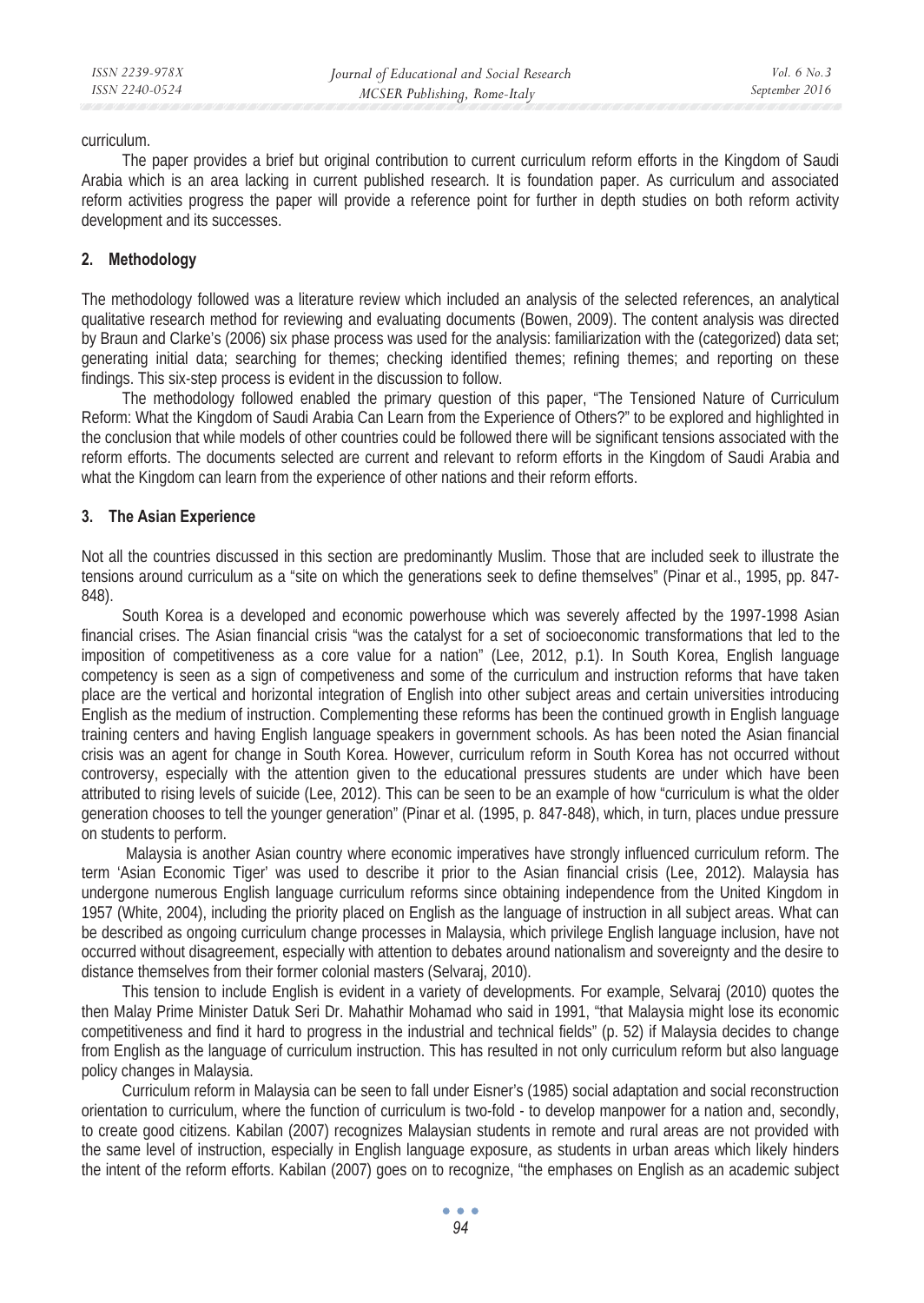and a tool for economic attainment" (p. 681). So while curriculum reform can be seen as a tool for economic development, not all students are allowed to access this capital that is identified as central to participation in the economic imperatives.

The world's largest Muslim country, Indonesia, has been undergoing curriculum reform in recent decades. Before discussing the curriculum in Indonesia it is important to note that two different government ministries oversee education in the huge archipelago, the Ministry of Religious Affairs (which is responsible for the Islamic schools) and the Ministry of National Education. A 2013 curriculum reform initiative in Indonesia has seen the piloting of a new curriculum in 6000 schools. It "instantly drew controversy after it removed science, English, social sciences, and information technology (IT) as separate subjects in favor of Bahasa Indonesian, nationalism and religious studies" (Palatino, 2013, para. 1). Whilst the decrease in the number of subjects students undertake at both primary and junior high school might be seen as a positive by the Ministry of National Affairs and citizens calling for a more substantive religious base to schooling, the deprioritization of core subjects is inconsistent with developing labor market skills and modernizing an economy (Palatino, 2013). These reforms are at odds with most developments in Asian and Middle East countries, such as the Kingdom of Saudi Arabia where emphasis of the curriculum reform efforts is on STEM (science, technology, engineering and mathematics) and English. These subjects are seen as essential for future economic prosperity. Additionally, extracurricular activities, community participation projects, Arabic language, school leadership, technology, professional learning communities, partnerships and professionalizing the teaching profession are initiatives contributing to the overall improvement of teaching and learning in the Kingdom of Saudi Arabia. Investing in human capital through education is seen as a central mandate for the improvement in the quality of education as the continuation of the investment in future generations in order to transform the Kingdom into a knowledge based society.

There is no literature available, as yet, elaborating on the outcomes of the 6000 school curriculum pilot project in Indonesia. Informal feedback from teachers indicates dissatisfaction with this imperative, and the in-service training provided to teachers has been insufficient (Palatino, 2013). This is a key point Kabilan (2007) discussed in relation to the Malaysian context where teachers knowledge and pedagogical approaches influence the success of a curriculum and in essence the received curriculum.

 I have stated previously that the curriculum reform efforts in Indonesia are in contradiction to developments occurring elsewhere. A prime reason for this is because of the growth of schools, especially independent schools, offering Cambridge qualifications in Indonesia (Cambridge International Examinations, 2015) which includes the "National Plus schools which are government schools that teach an international curriculum alongside the local standard Education Department curriculum" (Ferras, 2012, para. 3). As of April 2014, there is a Cambridge IGCSE Bahasa Indonesia qualification for students. So on one hand while the pilot program for 6000 schools is increasing religious education at the expense of other core subjects, government schools are embracing and adopting international curriculum and practices. This polarity in intent between state and independent schools will undoubtedly contribute to, or at least perpetuate, ongoing tensions around the contested space of curriculum in Indonesia.

## **4. The Gulf Cooperation Council Countries**

Closer to the Kingdom of Saudi Arabia, the Gulf Cooperation Council Countries, which in addition to the Kingdom of Saudi Arabia is made up of the United Arab Emirates, Kuwait, the Kingdom of Bahrain, Qatar and the Sultanate of Oman, are undergoing curriculum reform. The Gulf Cooperation Council Countries share a common outlook with regard to religion and its practices, although with some slightly different interpretations and laws. The council member countries share similar histories and beginnings, cultural, language and socio-political domains.

Education reform in the six member countries is seen as a key in driving the countries forward. One of the few people who have written and published extensively on education reform in the region is Al-Issa (2012) who says:

*In their pursuit of development, advancement and modernization, all of the six oil producing and rich GCCC recently started to restructure and reform their education systems in terms of quality and quantity in order to respond to the world technological, social, economic and political changes, challenges and demands, which mold and steer the needs of the individuals, who make the prime resource of development in any country (p. 538).* 

Maroun et al. (2008), while discussing how to succeed at education reform in the Kingdom of Saudi Arabia and the Gulf Cooperation Council Countries, talk about the links to economic development and the links to the socioeconomic environment which was a key motivator in education reform in South Korea (Lee, 2012). Maroun et al. (2008) go onto say: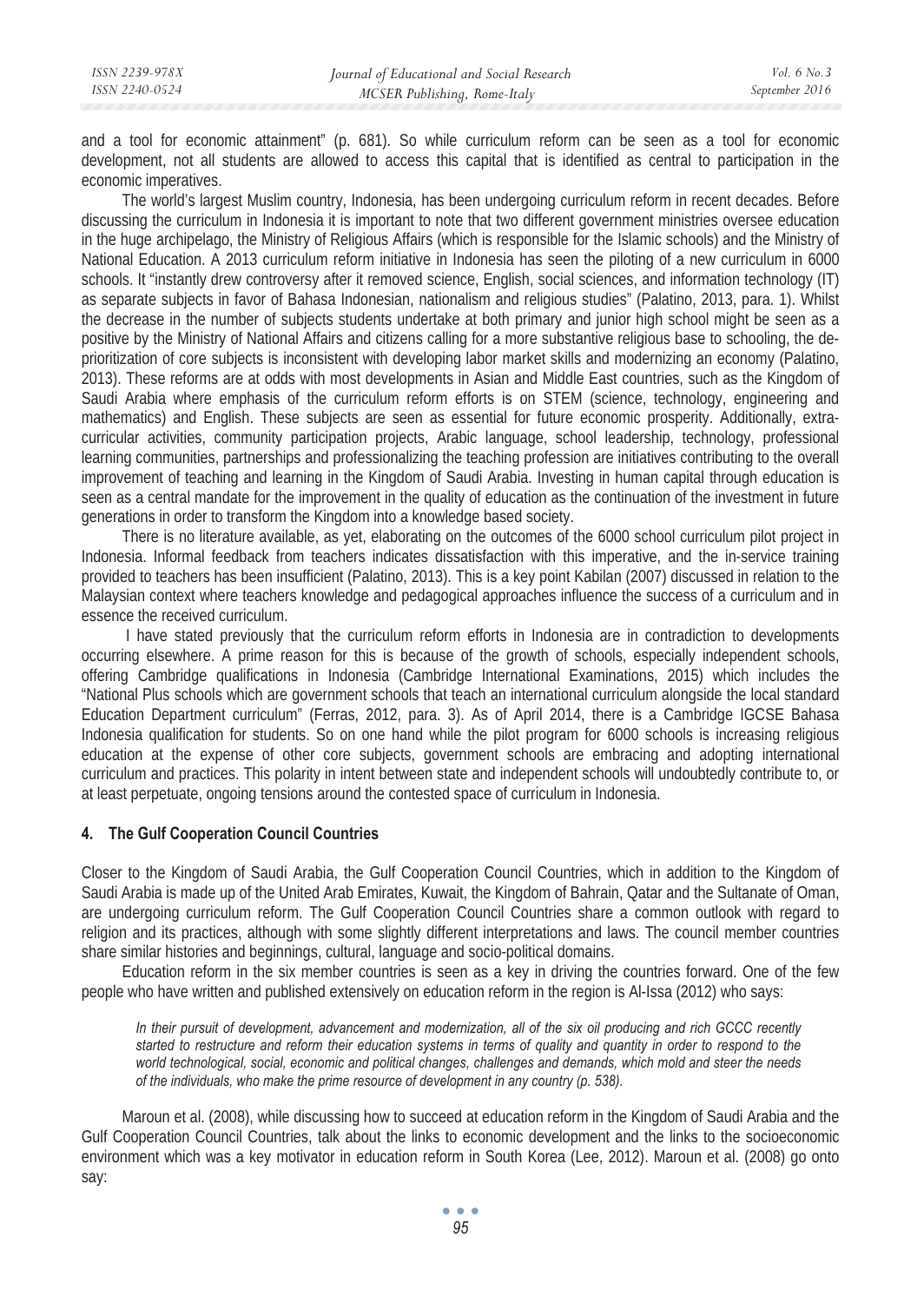*The urgency for education reform in the Arab world has been manifested in the various initiatives aimed at improving the quality and quantity of education, especially with a rising young population that represents a majority in many countries of the Arab world. Recent years have witnessed many Arab countries making efforts to develop and implement comprehensive education reform programs that can result in a skilled, knowledge-based workforce in line with socioeconomic goals (p. 1).* 

English language teaching curriculum reform is deemed as a key component in curriculum reform due to it being a world language and essential for trade and enterprise in the world of globalization. The importance of English language teaching is evident in the Kingdom of Saudi Arabia with recent reforms to the English language curriculum and accompanying instruction being implemented. However, the outputs from these changes will take a number of years to be realized as is evidenced by the poor English language proficiency of current graduates (Arab News, 2014a). This identified deficiency has long been recognized as an impediment to seeing an educational goal. For example, Richards (2010) notes that most of the regions English language teachers are non-native speakers of English. In the Ministry of Education K-12 schools in the Kingdom of Saudi Arabia English teachers are typically Saudi nationals. This is different from some of the other countries previously discussed such as South Korea, Malaysia and other Gulf Cooperation Council Countries, which have a blend of expatriate teachers within their public school systems. The situation in the Kingdom of Saudi Arabia brings with it potential tensions. First, in referring to the needs of non-native speakers of English, Richards (2010) states, "there is a threshold proficiency level the teacher needs to have reached in the target language in order to be able to teach effectively in English" (p. 103). Unfortunately Richards (2010) does not align this statement to a quantifiable International English Language Testing System (IELTS) or Test of English as a Foreign Language (TOEFL) score. To put this in perspective both internationally and within the Saudi Arabian context, non-native speakers of English who would like to enter an undergraduate pre-service teacher education program in an Anglophone country typically require an academic IELTS score of 7.0 or above across all four bands. In the Kingdom of Saudi Arabia, while there is no official English language proficiency requirement for English language teachers a discussed target for English language teachers is academic IETLS 6.0 or TOEFL iBT 71.

Khan (2011a, b) acknowledges that there exists a poor level of English language teaching education in the Kingdom of Saudi Arabia. Al-Issa (2011) notes that this is common throughout the Gulf Council Cooperation Countries. Both Khan (2011a, b) and Al-Issa (2011) recognize and stress the importance of providing professional development for English teachers, which is an essential element for a positive impact on learners' language improvement. In essence, teacher up-skilling programs provide the crucial element in determining the success of the (new) curriculum through improved instruction.

Secondly, it is quite possible that some (English) teachers do not subscribe to the national curriculum imperatives. It is possible they do not see, as Fullan and Miles (1992) suggest, the 'worthwhileness' of such initiatives and may consciously or unconsciously resist such efforts because of their belief systems (Allam, 2011). Saudi Arabia is fundamentally a conservative country and initiatives that draw into question fundamental conservative foundations are likely to be contested by those charged ultimately with the imperative of enacting curriculum.

### **5. Interdependence Between Curriculum Reform and Teachers' Skill**

The interdependence between curriculum reform (and its success) and teachers' skill has been discussed in relation to the Indonesian and Malaysian contexts. Wiseman and Al-bakr (2013) are one of the other few researchers who have published a range of literature on education reform in the Middle East, and, in particular, in the Gulf Cooperation Council Countries. Wiseman and Al-bakr (2013) discuss how the Gulf Cooperation Council Countries have teacher competence high on their agenda in curriculum reform implementation. Policy makers have linked (low) student performance to placing a focus on teacher quality and teacher improvement and the introduction of teacher standards to improve teachers' standards.

While there are numerous initiatives around teacher development and improvement to support curriculum reform in the Kingdom of Saudi Arabia there are also a range of inhibitors. When the Ministry of Education recently announced on its website its intention to look into extending the school day, with the extra hours used to strengthen classes or do homework (Fakkar, 2014), both teachers and parents expressed concern. There is history of rewarding high performing teachers through incentive schemes with teachers eligible to receive BMWs and large monetary rewards (Arab Newsb, 2014b). Questions will surely arise around the viability of such incentive schemes along with distribution and selection of rewarded teachers. Monthly allowances for students (AL-Abdulkareem, 1993) along with incentive schemes for teachers, although seen as support mechanisms, are also likely to cause tensions in the implementation process.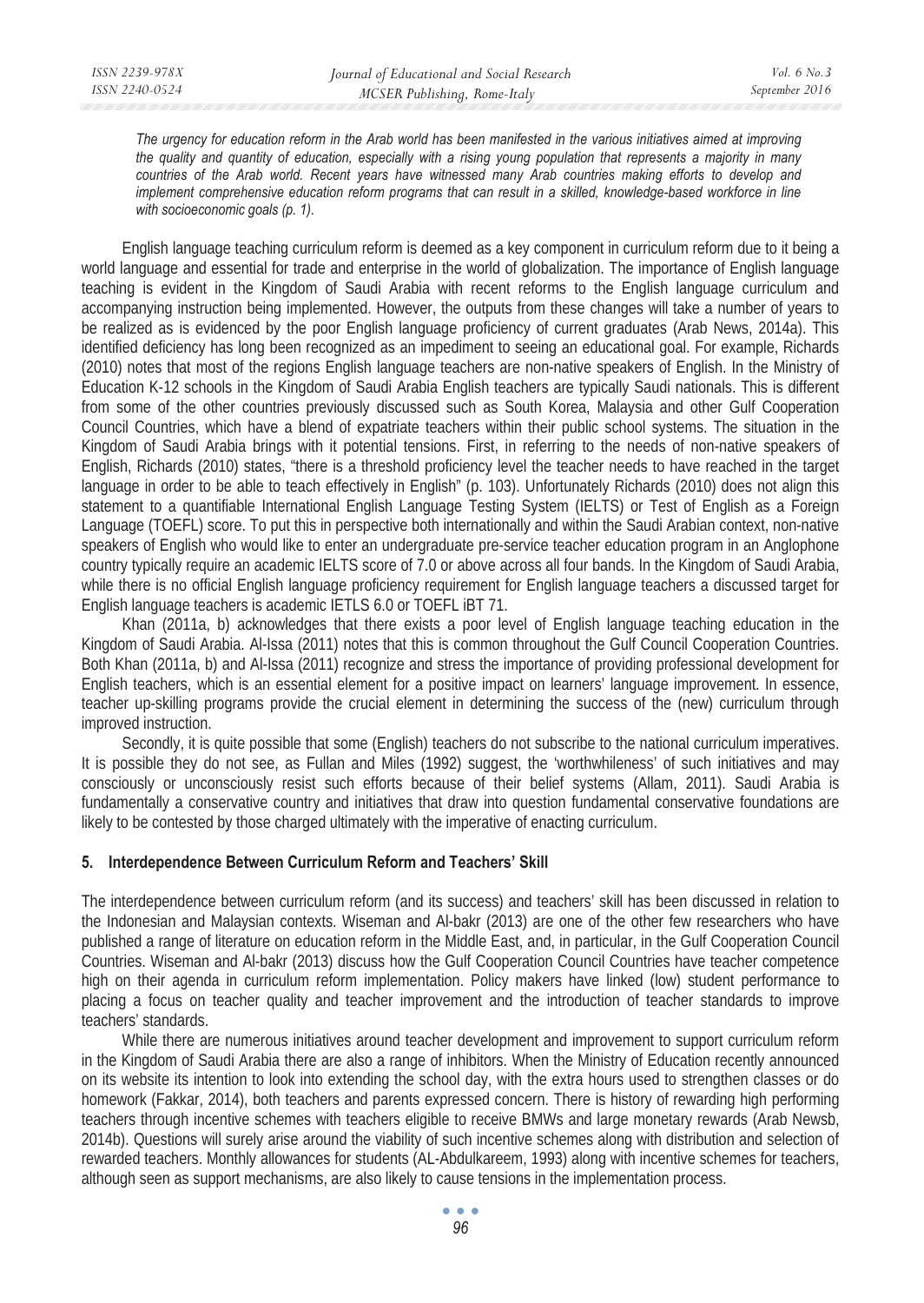# **6. Conclusion**

Maroun et al. (2008) report shows the percentage of gross domestic product invested in education from a cross section of countries including developed and developing countries such as the Gulf Cooperation Council Countries and Jordan. The report provides comparative data on employment, education development indexes and literacy rates all of which did not bode well for Gulf Cooperation Council Countries and, in particular, the Kingdom of Saudi Arabia. Countries such as Singapore and South Korea have been suggested as curriculum reform models that could be replicated or adapted due to their success and their rapid ascendance across education indexes because of improved student performance on international testing assessments such as The Program for International Student Assessment (PISA) and The Trends in International Mathematics and Science Study (TIMMSS).

As has been demonstrated in this section, there will be challenges and tensions associated with the curriculum reform process in the Kingdom of Saudi Arabia indicating, as Pinar et al. suggest, that curriculum "becomes the site on which the generations struggle to define themselves and the world" (p.847-848). It is envisaged that these tensions will not only be evident at the design and development level, but also at the classroom level as teachers' beliefs, capabilities and external factors such as time and school and community milieu influence teachers' actions in enacting curriculum in the Kingdom of Saudi Arabia.

# **References**

AL-Abdulkareem, S. (1993). *Educational development in Saudi Arabia (Historical project)*. Retrieved from www.faculty.ksu.edu.sa/

Al-Issa, A. (2011). Advancing English language teaching research in Gulf Cooperation Council States universities. *The Modern Journal of Applied Linguistics, 3*(2), 60–77.

Al-Issa, A. (2012). Re-conceptualizing English language teaching teacher education and development in the gulf cooperation council countries: addressing transformations and challenges. *International Journal of Arts & Sciences, 5*(5), 537-599.

Allam, A. (2011, April 25). Saudi education reforms face resistance. *Financial Times*. Retrieved from http://www.ft.com/cms/s/0/07607fb0-6f5d-11e0-952c-00144feabdc0.html#axzz3cjlkU7DY

Al-Talbi, A. (1993). al-farabi (259-339AH/872-950AD). *Prospects: The Quarterly Review of Comparative Education (Paris, UNESCO: International Bureau of Education)*, XXIII(1/2), 353-372.

Arab News. (2014a, November 29). KSA universities not aligned with the jobs market. *The Arab News.* Retrieved from http://www.arabnews.com/featured/news/662676

Arab News. (2014b, October 15). Outstanding teachers to get BMWs. *The Arab News*. Retrieved from http://www.arabnews.com/featured/news/644631/

Bowen, G. A. (2009) Document Analysis as a Qualitative Research Method. *Qualitative Research Journal, 9*, 27-40. doi:10.3316/QRJ0902027.

Braun, V. and Clarke, V. (2006). Using thematic analysis in psychology. *Qualitative Research in Psychology, 3*(2), 77-101.

Cambridge International Examinations. (2015). Retrieved from http://www.cie.org.uk/news/news-details/view/indonesia-sees-steep-risein-schools-offering-cambridge-international-qualifications/

Eisner, E. (1985). *Five basic orientations to the curriculum. In the educational imagination: on the design and evaluation of school programs*. New York, NY: Macmillan.

Fakkar, J. (2014, December 18). Longer school hours proposal has parents worried. *The Arab News*. Retrieved from http://www.arabnews.com/featured/news/676081

Ferres, B. (2012, February 23). Great news for international teachers in Indonesia. *International Schools Review*. Retrieved from https://internationalschoolsreviewdiscuss.wordpress.com/2012/02/23/great-news-for-international-teachers-in-indonesia/

Fullan, M. & Miles, M. (1992). Getting reform right: What works and what doesn't. *Phi Delta Kappan*, *73*(10), 744-752.

Kabilan, M. K. (2007). English language teachers reflecting on reflections: A Malaysian experience. *TESOL Quarterly, 41*(4), 681-705.

Khan, I. (2011a). Professionalization of ELT in Saudi Arabia. *Interdisciplinary Journal of Contemporary Research in Business, 3*(1), 885– 895.

Khan, I. (2011b). Professional development of English teachers: The Saudi Arabian context. *Interdisciplinary Journal of Contemporary Research in Business, 3*(2), 1583–1591.

Lee, K. (2012). Teaching intercultural English learning/teaching in world Englishes: Some classroom activities in South Korea. *English Teaching, 11*(4), 190.

Maroun, N., Samman, H., Moujaes, C. N., Abouchakra, R. (2008). *How to Succeed at Education Reform The Case for Saudi Arabia and the Broader GCC Region*. Booz & Co. Retrieved from: http://www.ideationcenter.com/media/file/How\_to\_Succeed\_at\_Education\_Reform\_FINAL.pdf

Palatino, M. (2013, August 21). More religion, less science for Indonesian students. *The Diplomat*. Retrieved from http://thediplomat.com/2013/08/more-religion-less-science-for-indonesian-students/

Pinar, W. F., Reynolds, W. M., Slattery, P., & Taubman, P. M. (1995). *Understanding curriculum: An introduction to the study of historical and contemporary curriculum discourses*. New York, NY: Peter Lang.